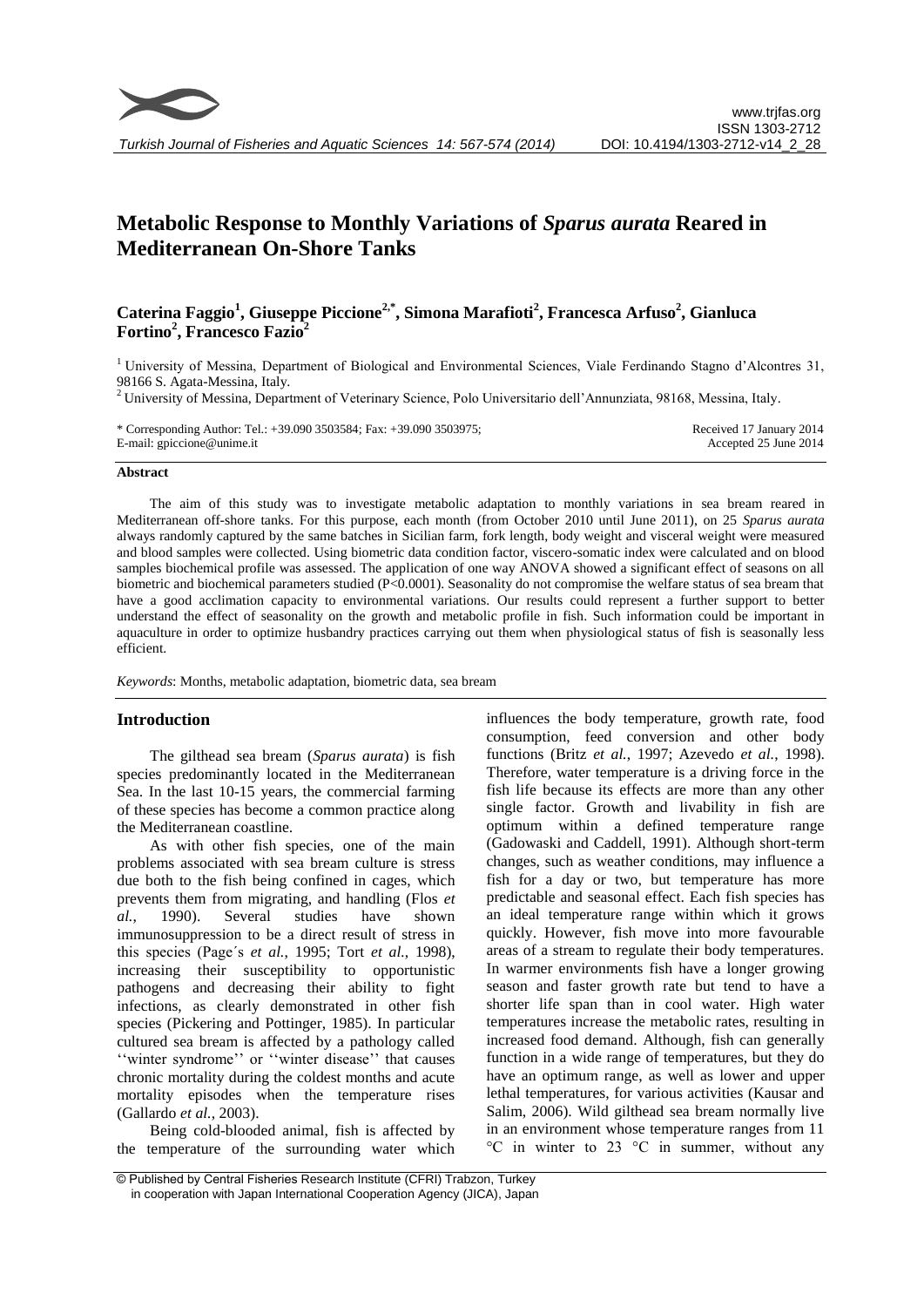apparent problems related to the temperature changes.

To achieve good growth of fish in aquaculture, fish must be healthy, well-fed and the water must be of the required quality. An important tool in the development of aquaculture system, particularly in regard to the use in detection of healthy from diseased or stressed animal (Rainza-Paiva *et al.*, 2000; O'Neal and Weirich, 2001) is the study of the physiological and haematological characteristics of cultured fish species. Early detection of changes in glucose, lactate, lipid metabolism, and also fluctuations in the catalytic concentrations of enzymes are required in order to identify the cause of disorders in fish. So, analysis of blood indices had proven to be a valuable approach for analysing the health status of animals as these indices provide reliable information on metabolic disorders, deficiencies and chronic stress status before they are present in a clinical setting (Bahmani *et al.*, 2001). *S. aurata* is economically important specie distributed in Europe and its culture requires a good correlation between the environment and organism to avoid the influence of environmental stressful factors on health, growth rate and survival of fish. In view of this, the aim of this study was to assess, in sea bream, the changes in biochemical profile, a good indicator of metabolic adjustment, during acclimation to seasonal variations on sea bream.

## **Materials and Methods**

The study was conducted on *Sparus aurata* provided from a Sicilian fish farm (Acquazzurra, Pachino, Sicily, Italy). The experimental protocol was

started in October 2010 and lasted until June 2011. Fish, reared in outside tanks and subjected to natural photoperiod, were fed twice (9:00; 18:00) every day with a commercial diet specific for this specie. In Table 1 were reported the mean weight of fish and the tank density recorded in farm during the experimental protocol. Each month, blood samples were collected from 25 *S. aurata* always randomly captured by the same batches (using 2-Phenoxyethanol at the concentration of 400 ppm/l) by confinement and netting from tanks. Table 2 shows monthly recorded water parameters of tanks used for fish collection.

The time needed to transport the fish from the cage to the laboratory was approximately 10min. In the laboratory, the tanks were equipped with aerators. On all animals, blood samples were collected by caudal vein using a 2.5 ml sterile plastic syringe with a 22G X 1 1/2" needle. The time elapsing from capture to blood withdrawal was less than 5 min. After blood sampling, the fish were individually weighted to the nearest 0.01g (Mark 2200, BEL Engineering Srl, Monza) and their fork length (*L*) were recorded. Moreover visceral weight (*Wv*) was recorded. Growth performance was assessed using condition factor (CF), viscero-somatic index (VSI). For the assessment of glucose and lactate on whole blood, a portable blood glucose analyzer (ACCU-Chek Active, Roche Diagnostics GmbH, Mannheim, Germany) a portable blood lactate analyzer (Accusport, Boehringer Mannheim, Germany).

Blood samples were placed in non-heparinised tubes to test protein profile, alanine aminotransferase (ALT), aspartate aminotransferase (AST), urea,

**Table 1.** Mean weight of *S.* and tanks density recorded in farm each month

| Month         | Mean Weight $(g)$  | Density $(Kg/m^3)$ |
|---------------|--------------------|--------------------|
| October 2010  | $83.00 \pm 10.25$  | 35                 |
| November 2010 | $107.00 \pm 16.23$ | 44                 |
| December 2010 | 120.00±18.70       | 33                 |
| January 2011  | $137.00 \pm 16.20$ | 37                 |
| February 2011 | 149.00±19.41       | 39                 |
| March 2011    | $162.50 \pm 21.60$ | 44                 |
| April 2011    | $167.00 \pm 23.13$ | 26                 |
| May 2011      | 199.00±28.20       | 31                 |
| June $2011$   | $239.00 \pm 19.24$ | 37                 |

**Table 2.** Water parameters recorded in the tanks contained the batches using during experimental period

| Month         | <b>Water Parameters</b>   |              |                        |
|---------------|---------------------------|--------------|------------------------|
|               | Temperature $(^{\circ}C)$ | Salinity (‰) | Dissolved oxygen (ppm) |
| October 2010  | 23.4                      | 40           |                        |
| November 2010 | 20.1                      | 40           |                        |
| December 2010 | 15.7                      | 40           |                        |
| January 2011  | 14.2                      | 40           |                        |
| February 2011 | 13.6                      | 40           |                        |
| March 2011    | 13.7                      | 40           |                        |
| April 2011    | 15.9                      | 40           |                        |
| May 2011      | 17.9                      | 40           |                        |
| June 2011     | 21.7                      | 40           |                        |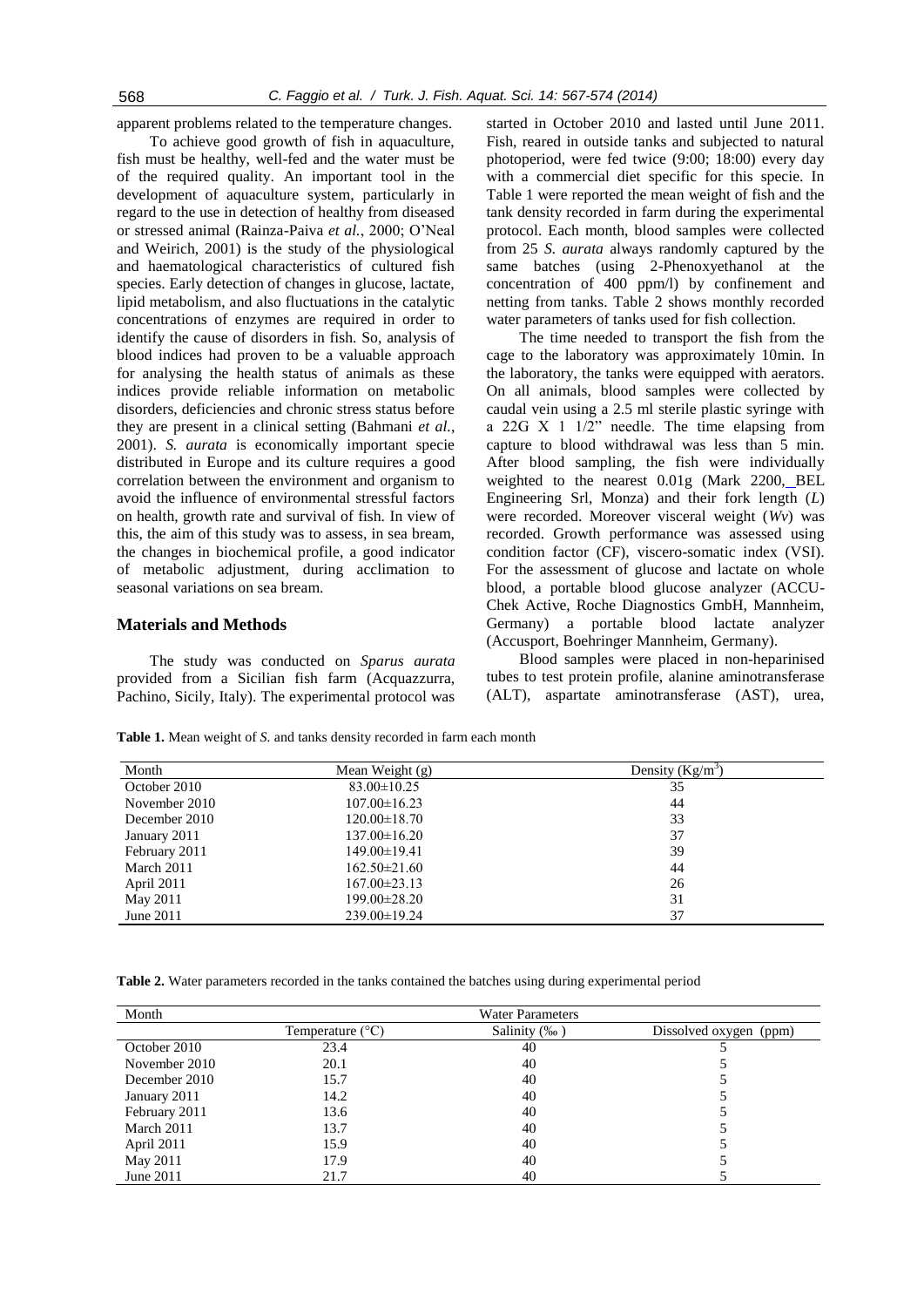calcium, magnesium, cholesterol and triglycerides.

Following standing at room temperature for 20 min, the Falcon tubes were centrifuged at room temperature at 1300g for 10 min and the obtained serum stored at -20°C until analysed. The concentration of serum total proteins was determined by biuret method using an automated analyzer UV Spectrophotometer (SEAC, Slim, Florence, Italy). The protein fractions were performed using an automated system (Sel Vet 24, SELEO Engineering, Naples, Italy) according to the procedures described by the manufacturer. In particular for each sample, 25 μL of serum were applied to numbered sample wells. Each holder accommodate up to 24 samples. Films were electrophoresis for 28 minutes at 450V. After electrophoresis, films were simultaneously fixed using an automated system, stained in red stain acid solution for 10 minutes, and then dried at 37 °C. After destaining in acetic acid and drying completely for 15 minutes films were scanned on a densitometer, electrophoretic curves plus related quantitative specific protein concentrations for each sample were displayed. Relative protein concentrations within each fraction were determined as the optical absorbance percentage, and absolute concentration (g/dL) was calculated using the total protein concentration. The major protein fractions were divided, according to the recommendation by the manufacturer from cathode to anode as albumin, alpha, beta 1, beta 2, and gammaglobulins, respectively. ALT, AST, urea, calcium, magnesium, cholesterol and triglycerides were determined by means of commercial kits (SEAC, Florence, Italy) using on UV spectrophotometer (Slim, SEAC, Florence, Italy). Protocols of fish and experimentation were reviewed and approved in accordance with the standards recommended by the *Guide for the Care and Use of Laboratory Animals* and Directive 86/609 CEE.

#### **Statistical Analysis**

Data obtained for biometric data and different blood parameters were tested for normality using Kolmogorov-Smirnov test. P<0.05 was considered statistically significant. Each month for each fish, condition factor was calculated as:  $W \times 100 L^3$ , where *W* is the wet weight of animal and *L* is length; at the same way viscero-somatic index was calculated as: *Wv* x 100/*W*, where *Wv* is the visceral weight and *W* wet weight. One-way analysis of variance (ANOVA) was used to determine a statistically significant effect of season on all biometric and serum parameters measured. Bonferroni's multiple comparisons test was used for post hoc comparisons.

Data were analyzed using statistical software Prism v. 5.00 (Graphpad Software Ldt., USA, 2003).

#### **Results**

#### **Biometric Data**

Seasonal variations (Means  $\pm$  SD) of data relative to body weight, visceral weight and fork length are showed in Table 3. The application of oneway ANOVA showed a significant effect of different seasons on all biometric parameters assessed (P<0.0001).

From the start to the study until June, *S. aurata* showed a constant increase in *W*. The higher increase there was between October and November (Δ=28.83). At the turn of March and April there was a lower difference in weight gain (Δ=5.91). *Wv* showed the similar trend with high increase  $(\Delta=2.02)$  straddling October and November even if the higher weight gain was between April and May  $(Δ=2.77)$ . A higher decrease of  $Wv$  ( $\Delta$ = -0.22) at the turn of March and April. *L* gain showed a higher increase between May and June ( $\Delta$ =3.48) and higher decrease ( $\Delta$ = -1.92) at the turn of April and May. A significant effect on CF in *S. aurata* was found by months. In Table 4 are showed CF and VSI recorded during the study.

#### **Biochemical Parameters**

The application of one way ANOVA showed a high significant effect of seasons on all biochemical parameters studied (P<0.0001). Figure 1 and 2 reported the trends of biochemical parameters and proteins profile recorded during experimental period together with the results of Bonferroni's multiple comparisons test.

**Table 3.** Mean ± SD of biometric data recorded in *S. aurata* during experimental period

|               |                                 | Sparus aurata                 |                               |
|---------------|---------------------------------|-------------------------------|-------------------------------|
| Month         | Weight $(g)$                    | Visceral weight $(g)$         | Fork length (cm)              |
| October 2010  | $82.42 \pm 10.25^{\circ}$       | $6.08 \pm 0.75^{\circ}$       | $16.69 \pm 0.88^{\text{a}}$   |
| November 2010 | $111.25 \pm 6.88^b$             | $8.11 \pm 0.82^{ab}$          | $18.26 \pm 0.66^b$            |
| December 2010 | $125.16 \pm 18.70^{\rm bc}$     | $8.96 \pm 1.83$ <sup>bc</sup> | $18.48 \pm 0.90^b$            |
| January 2011  | $139.13 \pm 16.70^{\text{cd}}$  | $10.94 \pm 2.31^{\text{cd}}$  | $19.70 \pm 0.79^{\circ}$      |
| February 2011 | $148.68 \pm 19.41^{\text{de}}$  | $11.26 \pm 2.10^e$            | $19.92 \pm 0.77$ °            |
| March 2011    | $159.14 \pm 21.62^e$            | $11.59 \pm 2.24^{\circ}$      | $20.98 \pm 1.15^{\circ}$      |
| April 2011    | $165.05 \pm 23.13$ <sup>e</sup> | $11.37 \pm 2.96^{\text{d}}$   | $21.22 \pm 0.87$ <sup>d</sup> |
| May 2011      | $185.90 \pm 28.87$ <sup>f</sup> | $14.14 \pm 3.37^e$            | $19.30 \pm 1.09^{\circ}$      |
| June 2011     | $212.55 \pm 19.24$ <sup>g</sup> | $15.16 \pm 2.60^e$            | $22.78 \pm 0.56^{\circ}$      |

Means without the same alphabetic characters at different months within the same parameter represent statistical differences (P<0.0001).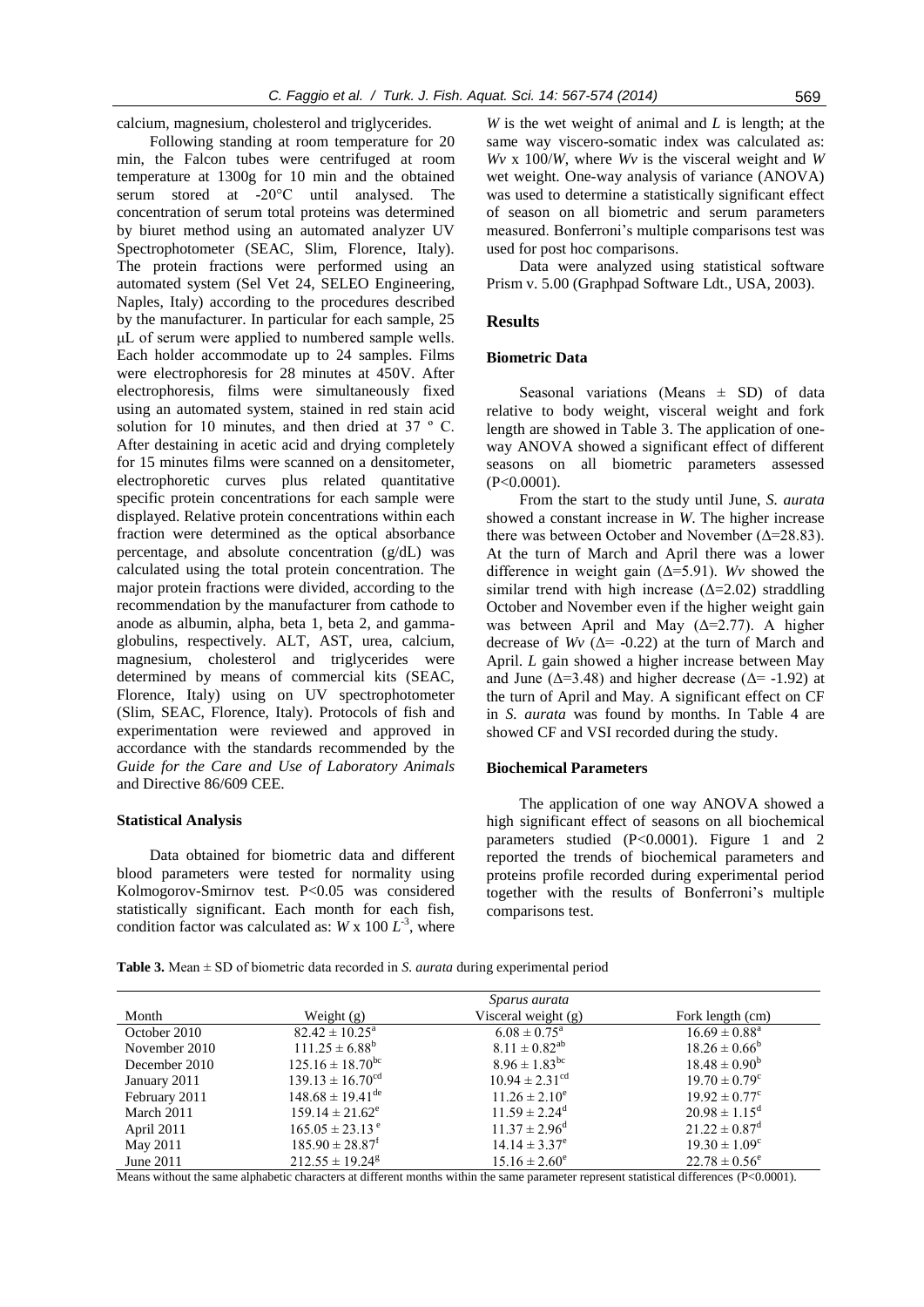| Month         | CF              | VSI             |
|---------------|-----------------|-----------------|
| October 2010  | $1.78 \pm 0.21$ | $7.45 \pm 1.07$ |
| November 2010 | $1.83 \pm 0.18$ | $7.28 \pm 0.49$ |
| December 2010 | $1.98 \pm 0.17$ | $7.12 \pm 0.61$ |
| January 2011  | $1.82 \pm 0.15$ | $7.83 \pm 1.12$ |
| February 2011 | $1.88 \pm 0.16$ | $7.56 \pm 1.02$ |
| March 2011    | $1.74 \pm 0.29$ | $7.31 \pm 1.25$ |
| April 2011    | $1.73 \pm 0.20$ | $6.89 \pm 1.64$ |
| May 2011      | $2.59\pm0.33$   | $7.61 \pm 1.31$ |

June 2011  $1.80 \pm 0.14$   $7.18 \pm 0.89$ 

**Table 4.** Parameters useful to assess growth performance of *S. aurata*: condition factor (CF) and viscero-somatic index (VSI)

The results are expressed as  $Mean \pm SD$ 



Figure 1. The trends (Mean  $\pm$  SD) of the biochemical parameters recorded during experimental periods in sea bream. Means without the same alphabetic characters at different months within the same parameter represent statistical differences (P<0.0001).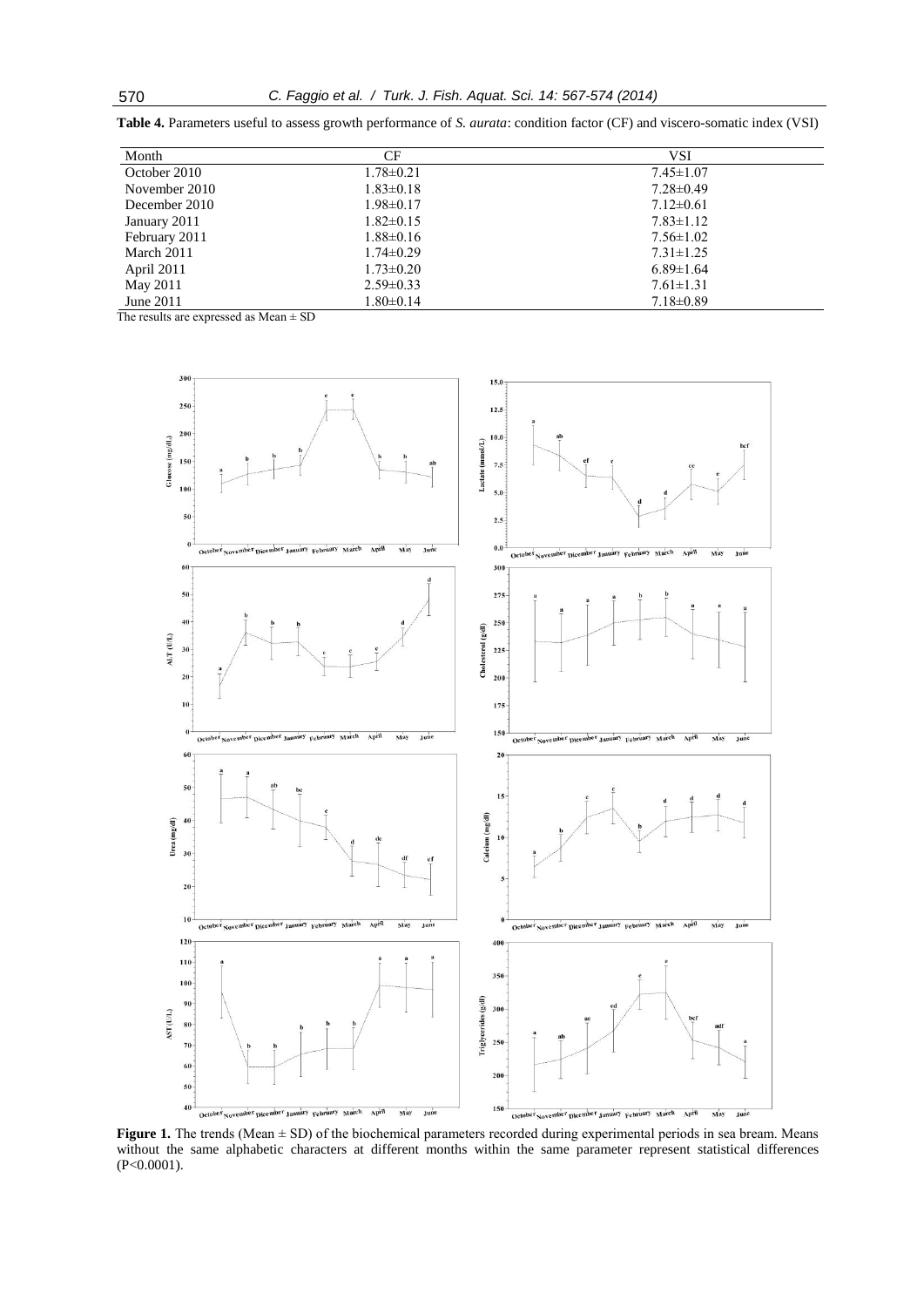

**Figure 2**. The trends (Mean  $\pm$  SD) of the protein profile recorded during experimental periods in sea bream. Means without the same alphabetic characters at different months within the same parameter represent statistical differences (P<0.0001).

# **Discussion**

#### **Biometric Data**

In warmer environments fish have a longer growing season and faster growth rate but tend to have a shorter life span than in cool water. High water temperatures increase the metabolic rates, resulting in increased food demand. Although, fish can generally dwell in a wide range of temperatures, but they do have an optimum range, as well as lower and upper lethal temperatures, for various activities.

Our results showed that sea bream exhibited a significant slowdown in growth during the colder months (from January to April). This trend is possibly related to water temperature that can affect diet and metabolism (Person-Le Ruyet *et al.*, 2004) and regulates the feed intake. This specie stop growing at 10 °C and below 13°C food intake ceases (Ibarz *et al.*, 2010). The higher increase in *W* was found at the turn of October and November when water temperature is higher than other months. Confirming our results, Buentello *et al.* (2000) demonstrated that an increase in temperature increases the activity of digestive enzyme, which may accelerate the digestion of the nutrients, thus resulting in better growth.

Another environmental factor which affected growth of fish was sunlight. In sea bream even if the higher increase in *W* was observed in October, the higher increase in *L* was observed straddling May and June. We can claim that there is uncouple growthpromoting effect of light-temperature cycling as has been demonstrates in different studies (Imsland *et al.*, 1995).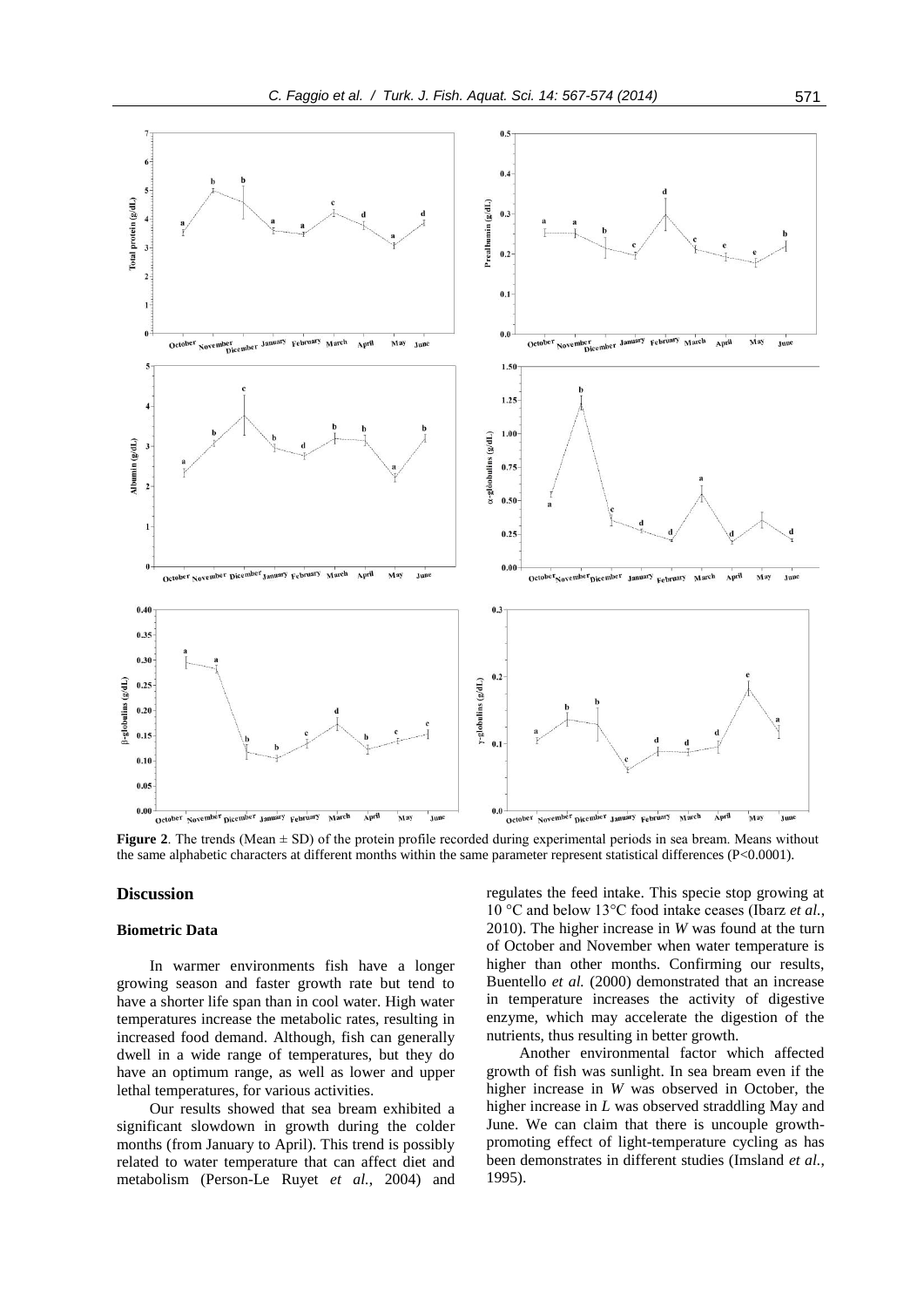Regarding to CF, it is a measure of the condition of fish. If CF<1.0 a fish is in poor condition and if CF>1.4 a fish is in good to excellent conditions. Our results showed that, even if in some months CF values are next to 1, this factor is always  $>1$ . This confirms that seasonal variation do not compromise the welfare status of fish object of our study.

### **Biochemical Parameters**

In ectothermic organisms, physiological rates can be adjusted to compensate for some changes in temperature. In fish, thermal acclimation is generally determined by metabolic changes, during which an initial period of thermal stress is followed by a gradual compensation. When a stable metabolic level that is consistent between the old and new thermal state is reached, the animal is considered to be fully acclimated (Maricondi- Massari *et al.*,1998).

It has been reported that weakening of the population when exposed to cold is caused by reduced aerobic scope at the low limits of the species' thermal niche (Pörtner *et al.*, 2005; 2009; Pörtner and Farrell, 2008). The obtained data seem to be in line with a reduction in aerobic capacity in the *S. aurata* when exposed to cold. The accumulation of lactate in the blood during cold months is probably due to the increase in L-LDH activity in the aerobic tissues as red muscle and heart that indicates an activation of anaerobic component of metabolism during exposure to cold as reported by Kyprianou *et al.* (2010).

Fish are generally thought to have a limited ability to utilize carbohydrate and possess low metabolic rates, especially when compared with mammals. The clearance of glucose from plasma is sluggish, leading a number of authors to regard fish in general as "glucoseintolerant" (Mommsen and Plisetskaya, 1991; Wilson, 1994; Gallego *et al.*, 1995; Wright *et al.*, 1998). In this study we found an increase in glucose values during colder moths (February and March). In according to our results, Sun *et al.* (1992, 1995) observed a significant hyperglycemia in tilapia *Oreochromis niloticus* L. subjected to a 14-16 °C temperature, while Ottolenghi *et al.* (1995) found that blood glucose level, in *Ictalurus melas,* did not changes in relation to seasonal periods (spring and autumn) although its decreased with increasing water temperature.

Some authors consider that fish utilize dietary carbohydrate poorly (Walton and Cowey, 1982), thus protein is an important energy fuel in fish (Peragón *et al.*, 1999; Kikuchi, 1999). A decrease in total protein that we found in sea bream during colder months is probably due both to the its use as energetic resource and to the effect of starvation. Temperature, in fact regulates also the feed intake, as this specie stop growing at 10 °C and below 13 °C food intake ceases (Pastoureaud, 1991; Ibarz *et al.*, 2010). Moreover total protein is used as an indicator of liver impairment increased concentration can be caused by

structural liver alterations reducing aminotransferase activity with a concurrent reduction in the deamination capacity (Bernet, 2001). So, in fish AST and ALT mainly find in hepatocytes and cardiomyocytes, respectively, playing important roles in protein metabolism and can be used to monitor the health status of fish (Wang *et al.*, 2005). When liver and myocardial cells are damaged or their permeability increases, AST and ALT will be released into the blood, resulting in elevated blood transaminase. Some studies have shown that various forms of stress can cause the increase of the plasma ALT and AST activities in the fish (Cho *et al.*, 1994) and that these enzyme are responsive to temperature change in fish (Jürss, 1979). This confirms changes in transaminases levels during different months of monitoring.

As total protein also urea, used as indicator of gill and kidney dysfunctions, showed a decrease from February, probably in response to starvation.

Cholesterol is one of the components of cell membranes and an important raw material for synthesis of steroid hormones, while triglycerides can store energy (Chang *et al.*, 2006). Our results showed that cholesterol slight change in colder months while underline a transient increase in the triglycerides levels during the colder months and this has been interpretated as a mobilitation of the lipid deposits to use as fuels.

One of the divalent ions, calcium  $(Ca^{2+})$ , serves a number of functions in fish. It combines with phosphorus (P) for the deposition of bone. It is possible that bone serves as a reservoir of calcium for plasma and tissues. Additionally,  $Ca<sup>2+</sup>$  appears to be important in the reproduction and mitochondrial functions. It is generally recognized that  $Ca^{2+}$  has an important role in osmoregulation (Wurst and Stickney, 1989). Another divalent ion, magnesium  $(Mg<sup>2+</sup>)$ , acts as a cofactor of phosphohydrolases and phosphotransferases. In addition to being a component of bone,  $Mg^{2+}$  occurs in many metalloenzymes and during  $Mg^{2+}$  deficiency many metabolic functions are affected Thus, the levels of serum electrolytes offer important knowledge concerning the health status of diseases of and impact of stress on fish (Wurst and Stickney, 1989; Evans 1993). Changes in calcium and magnesium levels we found were probably due to the effect of photoperiod on the daily rhythmicity of electrolytes. This is in according to Pavlidis *et al.* (1999) who showed that among different blood parameters also electrolytes display daily rhythms in fish

Aquaculture fish production has increased significantly over the past few decades and with it the incidence of disease outbreaks, often associated with an intensification of the culture conditions. Disease, in turn, has caused substantial economic loss to the aquaculture industry. In order to mitigate disease outbreaks in aquaculture, it is necessary to develop disease control strategies based on a better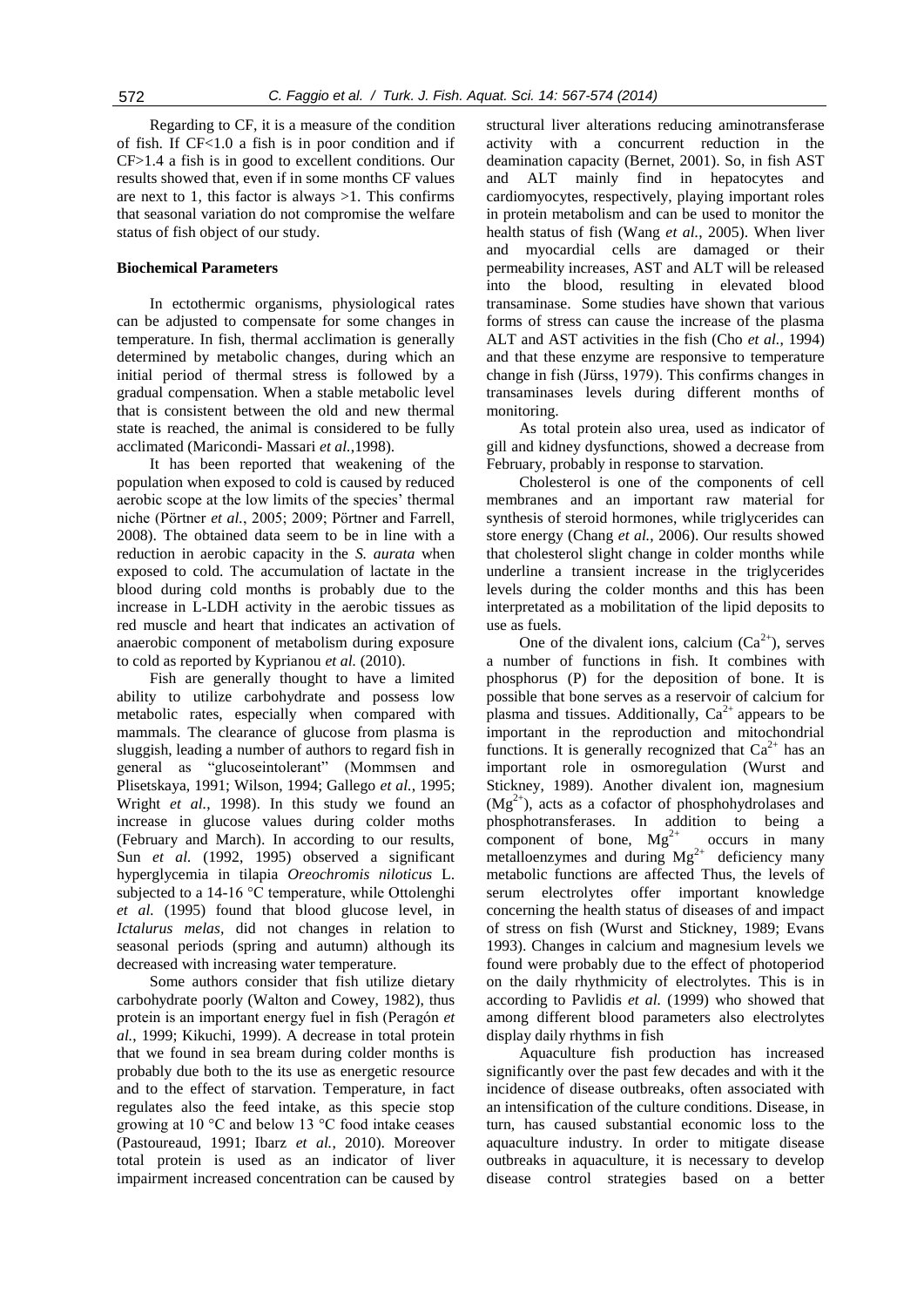understanding of the effects of husbandry methods and environmental stressors on the health status of farmed fish. Our results could represent a further support to better understand the effect of seasonality on the growth and metabolic profile in fish. Such information could be important in aquaculture in order to optimize husbandry practices carrying out them when physiological status of fish is seasonally less efficient.

## **References**

- Azevedo, P.A., Cho, C.Y., Leeson, S., Bureau, D.P. 1998. Effects of feeding level and water temperature on growth, nutrient and energy utilization and waste outputs of rainbow trout (*Oncorhynchus mykiss*) Aquatic Living Resources, 11: 227-238. doi: 10.1016/S0990-7440(98)89005-0.
- Bahmani, M., Kazemi, R., Donskaya, P. 2001. A comparative study of some hematological features in young reared sturgeons (*Acipenser persicus* and *Huso huso*). Fish Physiology and Biochemistry, 24: 135- 140. doi: 10.1023/A:1011911019155.
- Bernet, D., Schmidt, H., Wahli, T. and Burkhardt-Holm, P. 2001. Effluent from a sewage treatment works causes changes in serum biochemistry of brown trout (Salmo trutta L.). Ecotoxicology and . Environmental. Safety, 48: 140-147. doi: 10.1006/eesa.2000.2012.
- Britz, P.J., Hecht, T. Mangold, S. 1997. Effect of temperature on growth, feed consumption and nutritional indices of *Haliotis midae* fed a formulated diet. Aquaculture, 152: 191-203. doi: 10.1016/S0044- 8486(97)00002-1.
- Buentello, A.J., Gatlin, D.M., Neill, W.H., 2000. Effects of water temperature and dissolved oxygen on daily feed consumption, feed utilization and growth of channel catfish (*Ictalurus punctatus).* Aquaculture, 182: 339- 352. doi: 10.1016/S0044-8486(99)00274-4.
- Chang, T.Y, Chang, C.C, Ohgami, N., Yamauchi, Y. 2006. [Cholesterol sensing, trafficking, and esterification.](http://www.ncbi.nlm.nih.gov/pubmed/16753029) Annual Review of Cell and Developmental Biology, 22: 129-157.

doi: 10.1146/annurev.cellbio.22.010305.104656.

- Cho, B.C., J.K. Choi, C.S. Chung and G.H. Hong. 1994: Uncoupling of bacteria and phytoplankton during a springdiatom bloom in the mouth of the Yellow Sea. Marine. Ecology. Progress. Series, 115, 181-190. doi: 10.3354/meps115181.
- Evans, D.H. 1993. The Physiology of Fishes. 2nd Edn, CRC Press, Boca Raton, pp. 49-73.
- Flos, R., Tort, L., Torres, P. 1990. The development of better conditions and handling procedures for intensive cultures: the incidence of stress. In: Flos, R. Tort, L. Torres, P. (Ed.), Mediterranean Aquaculture. Ellis Horwood, New York, 213 pp.
- Gallardo, M.A., Sala-Rabanala M., Ibarza, A., Padrós, F., Blascoa, J., Ferna´ndez-Borrása, J., Sa´ncheza, J. 2003. Functional alterations associated with ''winter syndrome'' in gilthead sea bream (*Sparus aurata*). Aquaculture, 223: 15-27. doi: 10.1016/S0044- 8486(03)00164-9.
- Gallego, M.G,. Bazoco, J,. Suárez, M.D,1995. Sanz A. Utilization of dietary carbohydrates by fish: a comparative study in eel and trout. Animal Science, 61: 427-436. doi: org/10.1017/S1357729800013977.
- Ibarz, A., Padròs, F., Gallardo, M.A., Fernàndez-Borràs, J., Blasco, J., Tort, L. 2010. Low-temperature challenge to gilthead sea bream culture: review of cold-induced alteration and "Winter Syndrome". Reviews in Fish Biology and Fisheries, 20: 539-556. doi: 10.1007/s11160-010-9159-5.
- Imsland, A.K., Folkvord, A., Stefansson, S.O. 1995. Growth, oxygen consumption and activity of juvenile turbot (*Scophthalamus maximum L.*) reared under different temperaturesand photoperiods. Netherlands Journal of Sea Research, 34: 149-159. doi: 10.1016/0077-7579(95)90023-3.
- Jürss, K. 1979. Effects of temperature, salinity, and feeding on aminotransferase activity in the liver and white muscle of rainbow trout (*Salmo gairdneri* Richardson). Comparative Biochemistry and Physiology, part B, 64: 213–218. doi: 10.1016/0305- 0491(79)90163-9.
- Kikuchi, K. 1999. Use of defatted soybean meal as a substitute for fish meal in diets of Japanese flounder. *Paralichthys olivaceus*. Aquaculture, 179: 3-11. doi: 10.1016/S0044-8486(99)00147-7
- Kyprianou, T.D., Pörtner, H.O., Anestis, A., Kostoglou, B., Feidantsis, K., Michaelidis, B. 2010. Metabolic and molecular stress responses of gilthead seam bream *Sparus aurata* during exposure to low ambient temperature: an analysis of mechanisms underlying the winter syndrome. Journal of Comparative Physiology part B, 180: 1005-1018. doi: 10.1007/s00360-010-0481-y.
- Maricondi-Massari, M., Kalinin, A.L., Glass, M.L., Rantin, F.T. 1998. "The effects of temperature on oxygen uptake, gill ventilation and ECG waveforms in the Nile tilapia, orechromis niloticus." Journal of Thermal Biology, 23: 283-290. doi: 10.1016/S0306- 4565(98)00019-9
- O'Neal, C.C., Weirich, C.R. 2001. Effects of low level salinity on Production and haematological parameters of channel catfish (*Ictalurus punctatus)* reared in multi-crop ponds. In: Book of abstract. Aquaculture 2001. International Triennial Conference of World Aquaculture Society. Jan. 21-25, 2001. Disney Coronado Springs Resort Lake Buena Vista, Florida, p. 484.
- Ottolenghi, C., Puviani, A.C., Ricci, D., Brighenti, L., Morsiani, E., 1995. The effect of high temperature on blood glucose level in two teleost fish Ictalurus Melas and Ictalurus punctatus. Comparative. Biochemistry and Physiology, 111A: 229-235. doi: 10.1016/0300- 9629(95)00009-V
- Page´s, T., Gomez, E., Suner, O., Viscor. G., Tort, L. 1995. Effects of daily management stress on haematology and blood rheology of the gilthead seabream. Journal of Fish Biology, 46: 775-786. doi: 10.1111/j.1095- 8649.1995.tb01601.x
- Pavlidis, M., Greenwood, L., Paalavuo, M., Mölsa, H., Laitinen, J.T. 1999. The effect of photoperiod on diel rhythms in serum melatonin, cortisol, glucose, and electrolytes in the common dentex, *Dentex dentex.* General and Comparative Endocrinology, 113: 240- 250. doi: 10.1006/gcen.1998.7190
- Pastoureaud, A. 1991. Influence of starvation at low temperatures on utilization of energy reserves, appetite recovery and growth character in sea bass, *Dicentrarchus labrax*. Aquaculture, 99: 167-178. doi: 10.1016/0044-8486(91)90296-J
- Peragón, J,. Barroso, J.B., Garcia-Salguero. L., Letícia, B.,